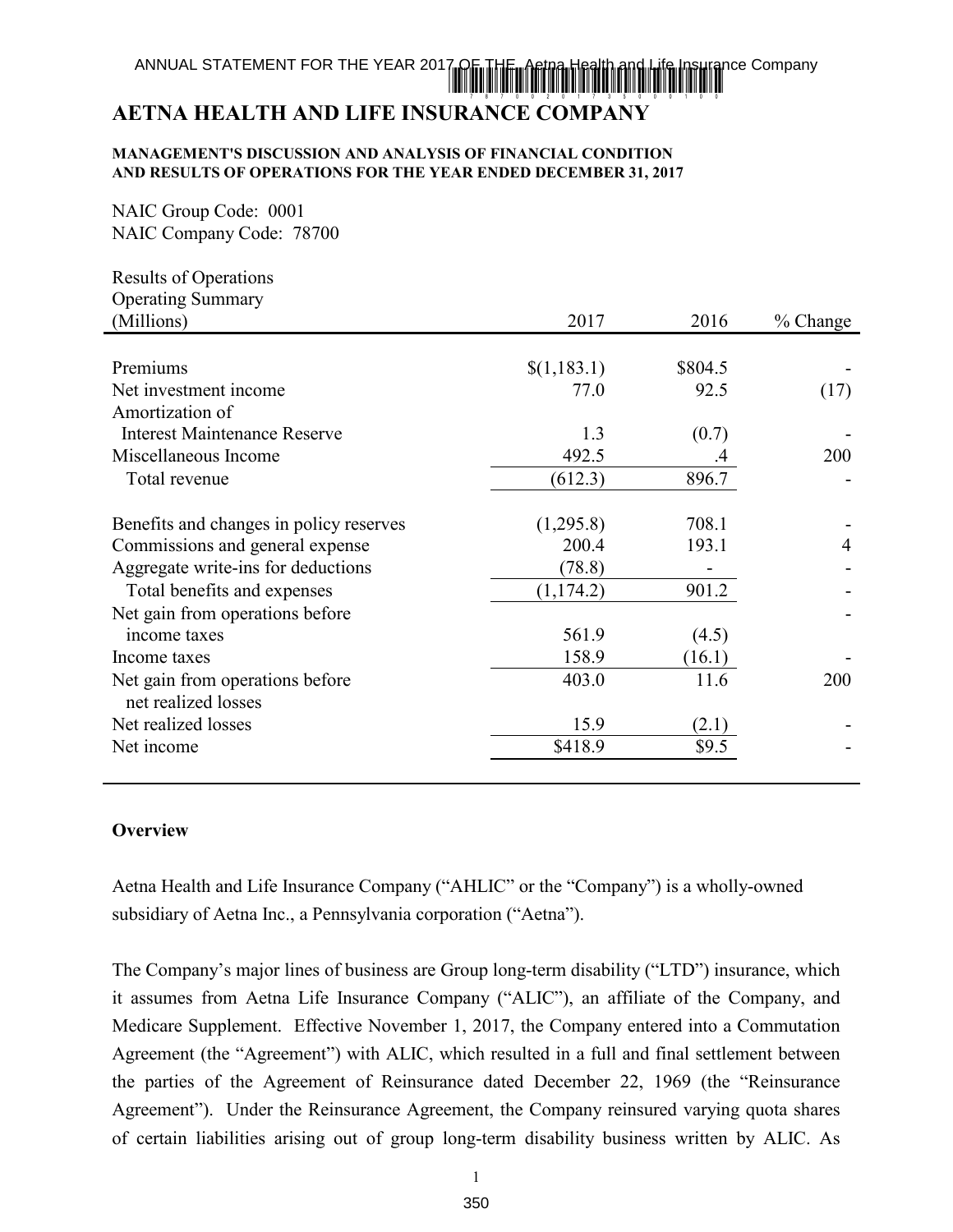ANNUAL STATEMENT FOR THE YEAR 2017 OF THE Aetna Health and Life Insurance Company consideration for the commutation of the reinsured policies, ALIC paid the Company \$556.3 million in cash in accordance with the Agreement.

The Company reported a net loss from operations before income taxes of \$561.9 million in 2017, compared with a net gain from operations before income taxes of \$(4.5) million in 2016. The increase in 2017 results is due to the Commutation of the Company's LTD business as previously discussed in "Overview".

# **Net Realized Capital Gains and Losses**

Net realized capital gains/ (losses) for the Company were \$(143.0) million in 2017, before the transfer of \$70.5 million of net realized capital gains to the Interest Maintenance Reserve ("IMR"). In 2016, the Company had net realized capital losses of \$(.7) million, before the transfer of \$2.8 million of net realized capital gains to the IMR. The change in the Company's realized capital gains and losses before IMR transfers for 2017 was primarily due to the Commutation of the Company's LTD business as previously discussed in "Overview". Please refer to "Investment Reserves" below for details on the Company's net realized capital gains and losses transferred to the IMR.

### **Revenue**

Total revenue was \$(1,183.1) million in 2017, compared with \$896.7 million in 2016. The 2017 results reflect decrease in premiums in 2017 due to the Commutation of the Company's LTD business as previously discussed in "Overview".

### **Benefits and Expenses**

Benefits and expenses incurred during the year include incurred claims, claim adjustment expenses and other operating expenses. Changes in benefits and expenses are attributable to increases and decreases in business volume, claim frequency and severity, estimates of the value of claims incurred but not yet paid or reported, and other operating expenses as well as general inflation. Total benefits and expenses were \$ (1,174.2) million in 2017. This decrease is due primarily to the Commutation of the Company's LTD business as previously discussed in "Overview".

Aggregate reserves for life and accident and health contracts were \$5.9 million at December 31, 2017, compared with \$1,956.9 million at December 31, 2016. This decrease is due primarily to the Commutation of the Company's LTD business as previously discussed in "Overview". Reserves are regularly monitored and adjusted when appropriate as more current information becomes available.

#### **Investments**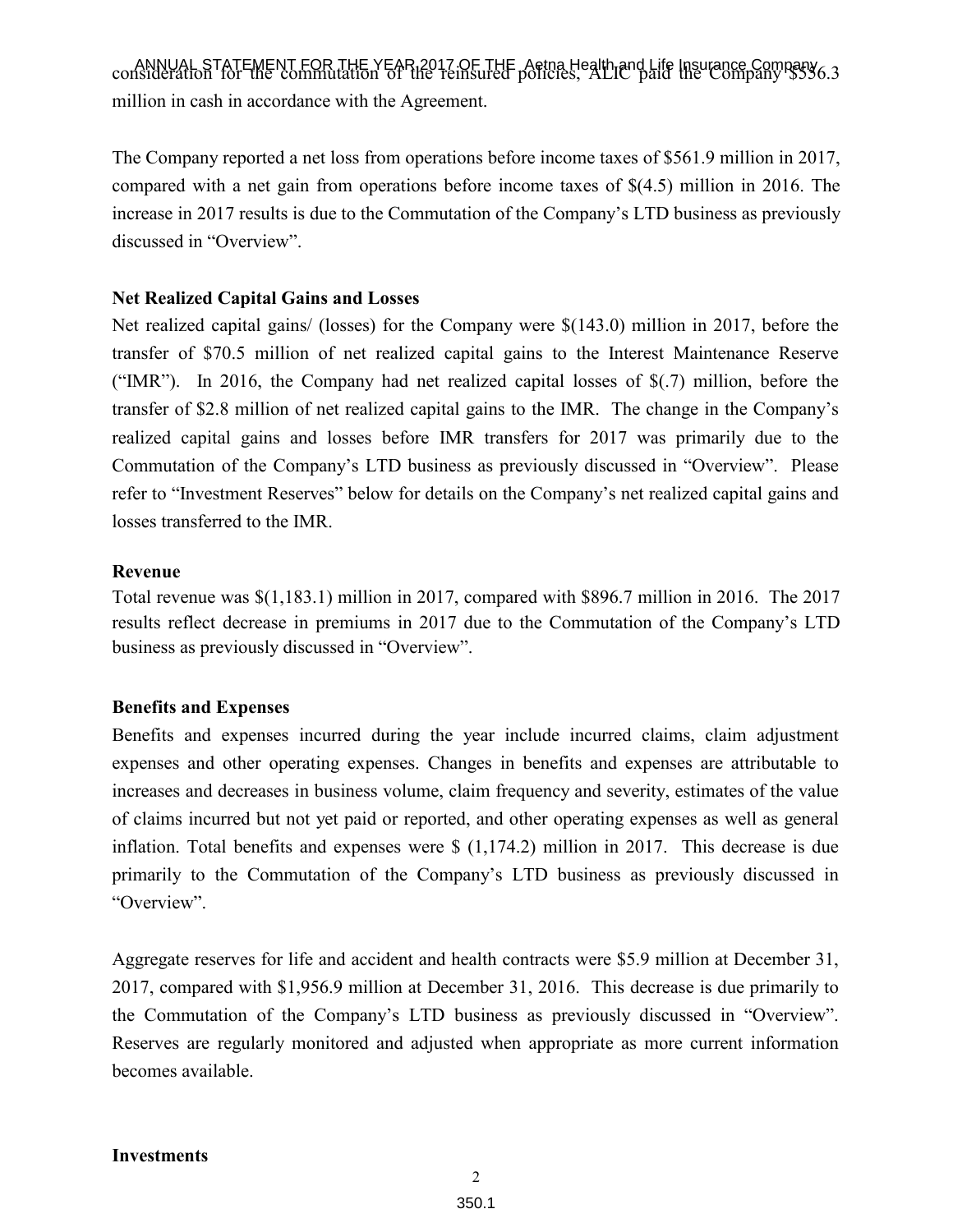| ANNUAL STATEMENT FOR THE YEAR 2017 OF THE Aetna Health and Life Insurance Company |        |           |  |  |
|-----------------------------------------------------------------------------------|--------|-----------|--|--|
| (Millions)                                                                        | 2017   | 2016      |  |  |
| <b>Invested Assets:</b>                                                           |        |           |  |  |
| <b>Bonds</b>                                                                      | \$72.6 | \$1,860.5 |  |  |
| <b>Stocks</b>                                                                     | 1.6    | 7.2       |  |  |
| Mortgage loans on real estate                                                     |        | 229.8     |  |  |
| Cash, cash equivalents and short-term investments                                 | 64.4   | 13.5      |  |  |
| Other                                                                             | 215.3  | 214.6     |  |  |
| Total                                                                             | 353.9  |           |  |  |
|                                                                                   |        |           |  |  |

The Company's investment strategies and portfolios are intended to match the duration of the related liabilities and provide sufficient cash flows to meet obligations while maintaining a competitive after-tax rate of return.

#### *Bond Investments*

As of December 31, 2017 and 2016, the Company's investments in bonds were \$72.6 million and \$1,860.5 million (21% and 80% of total invested assets).

The Company regularly evaluates the appropriateness of its investments relative to its management-approved investment guidelines (and operates within those guidelines) and the business objectives of the portfolios. The Company manages interest rate risk by seeking to maintain a tight match between the durations of the Company's assets and liabilities when appropriate, while credit risk is managed by seeking to maintain high average credit quality ratings and diversified sector exposure within the bond portfolio. The bonds in the Company's portfolio are generally rated by external rating agencies and, if not externally rated, are rated by the Company on a basis believed to be similar to that used by the rating agencies except for those that are in accordance with the National Association of Insurance Commissioners' Securities Valuation Office. At both December 31, 2017 and 2016, the average quality rating of the Company's bond portfolio was A+.

The Company conducts regular reviews of its bond investments to assess whether a decline in fair value below carrying value is other-than-temporary impairment ("OTTI"). Declines deemed to be OTTI are recognized as realized capital losses.

Substantially all of the fixed income investments included in the Company's bond portfolio are carried at amortized cost. At December 31, 2017, the fair value of these investments was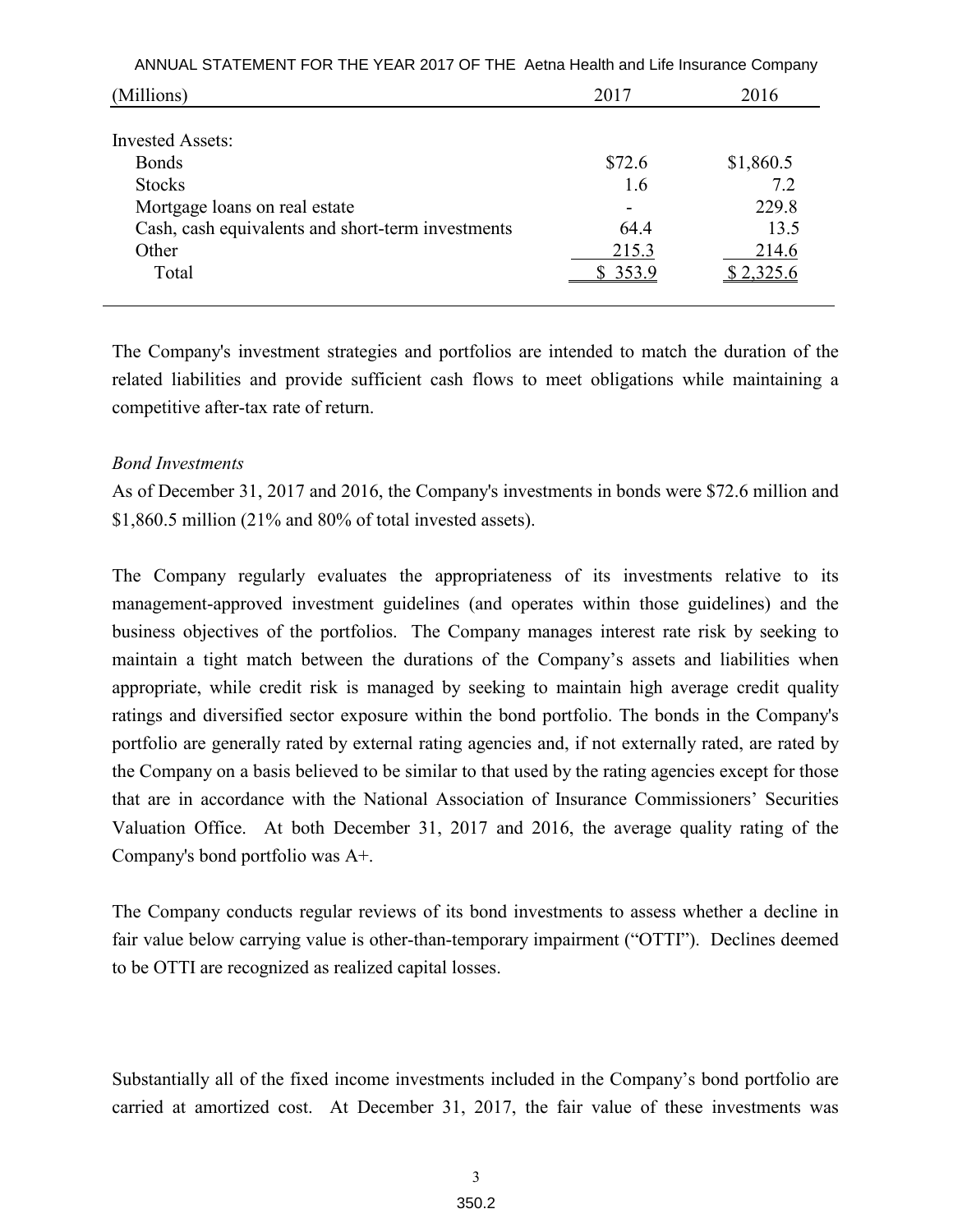ANNUAL STATEMENT FOR THE YEAR 2017 OF THE Aetna Health and Life Insurance Company approximately \$1.5 million higher than the statutory carrying value, compared with approximately \$75.1 million higher than the statutory carrying value at December 31, 2016.

"Below investment grade" bonds are defined to be securities that carry a rating of below BBB- /Baa3. At December 31, 2017 and 2016, respectively, the Company's bond portfolio included approximately \$15.9 million and \$151.2 million, respectively (22% and 8% of the bond portfolio, respectively), of investments that are considered below investment grade. The fair value of such investments was \$0.3 million higher than the carrying value at December 31, 2017, compared with \$5.7 million higher than the carrying value at December 31, 2016.

### *Mortgage Loans on Real Estate ("Mortgage Loans") Investments*

The Company did not have investments in mortgage loans as of December 31, 2017. As of December 31, 2016, the Company's investments in mortgage loans were \$229.8 million, (10% of total invested assets). The mortgage loan portfolio yielded an average cash return 7.2% for both 2017 and 2016, respectively. The decrease in the Company's mortgage loan balance during 2017 is due primarily to the Commutation of the Company's LTD business as previously discussed in "Overview.

#### *Use of Derivatives and Other Investments*

The Company's use of derivatives is limited to hedging purposes and has principally consisted of using futures contracts. These instruments, viewed separately, subject the Company to varying degrees of interest rate and credit risk. However, when used for hedging, the expectation is that these instruments would reduce overall risk. In 2017, the Company did not have realized capital gains/losses before-tax on its futures contracts, as compared with realized capital losses beforetax of  $$(1.1)$  million in 2016.

As of December 31, 2017 and 2016, the Company's investments in other invested assets were \$215.3 million and \$214.6 million, respectively (61% of total invested assets in 2017 and 9% of total invested assets in 2016). As of December 31, 2017, the Company's investments in other invested assets included an investment in Aetna Partners Diversified Fund, LLC ("APDF"), an affiliated fund of hedge funds, of \$99.7 million, private equity partnerships of \$75.2 million, real estate partnerships of \$39.9 million and receivable for securities of \$0.5 million.

#### **Investment Reserves**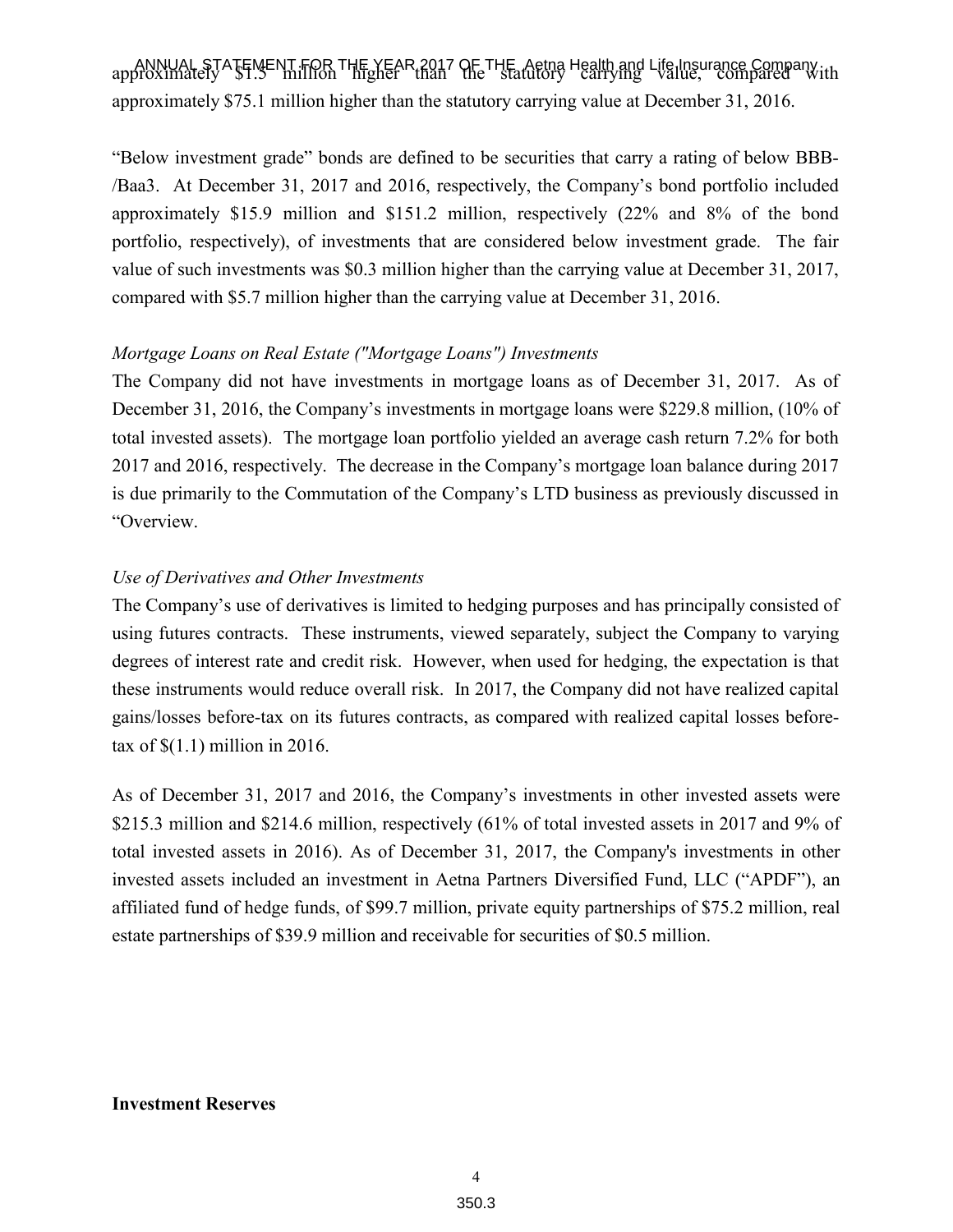ANNUAL STATEMENT FOR THE YEAR 2017 OF THE Aetna Health and Life Insurance Company The Company established an Asset Valuation Reserve ("AVR") of \$ 29.5 million and \$42.7 million at December 31, 2017 and 2016, respectively. The AVR is designed to address the credit-related (default) and equity risks of the Company's invested assets by calculating a basic contribution, a reserve objective, and a maximum reserve amount and controlling the flow of the reserve from/into surplus. The decrease in AVR compared to the prior year was primarily due to the Commutation of the Company's LTD business as previously discussed in "Overview.

The Company transferred \$70.5 million of net realized capital gains, net of tax, and \$2.8 million of net realized capital gains, net of tax, for the years ended December 31, 2017 and 2016, respectively, from income to the IMR. The IMR captures realized capital gains and losses from fixed income investments which result from interest rate changes (including interest-rate related OTTI) and amortizes these gains/losses into income over time. IMR amortization of \$1.3 million and \$(.7) million was recorded at December 31, 2017 and 2016, respectively. The Company did not have an IMR reserve balance at December 31, 2017. The IMR reserve balance was \$9.6 million at December 31, 2016.

| (Millions)                                           | 2017    | 2016      |
|------------------------------------------------------|---------|-----------|
| Assets                                               | \$388.4 | \$2,388.6 |
| Liabilities                                          | 81.2    | 2,106.1   |
| <b>Total Capital and Surplus</b>                     | 307.2   | 282.5     |
| Cash, Cash Equivalents and Short-Term<br>Investments | 64.4    | 13.5      |

# **Liquidity and Capital Resources**

The Company meets its operating requirements by maintaining appropriate levels of liquidity in its investment portfolio, using overall cash flows from premiums and income received on investments. The Company monitors the duration of its highly marketable bond portfolio and mortgage loans, and executes its purchases and sales of these investments with the objective of having adequate funds available to satisfy the Company's maturing liabilities. Overall cash flows are used primarily for claim and benefit payments and operating expenses.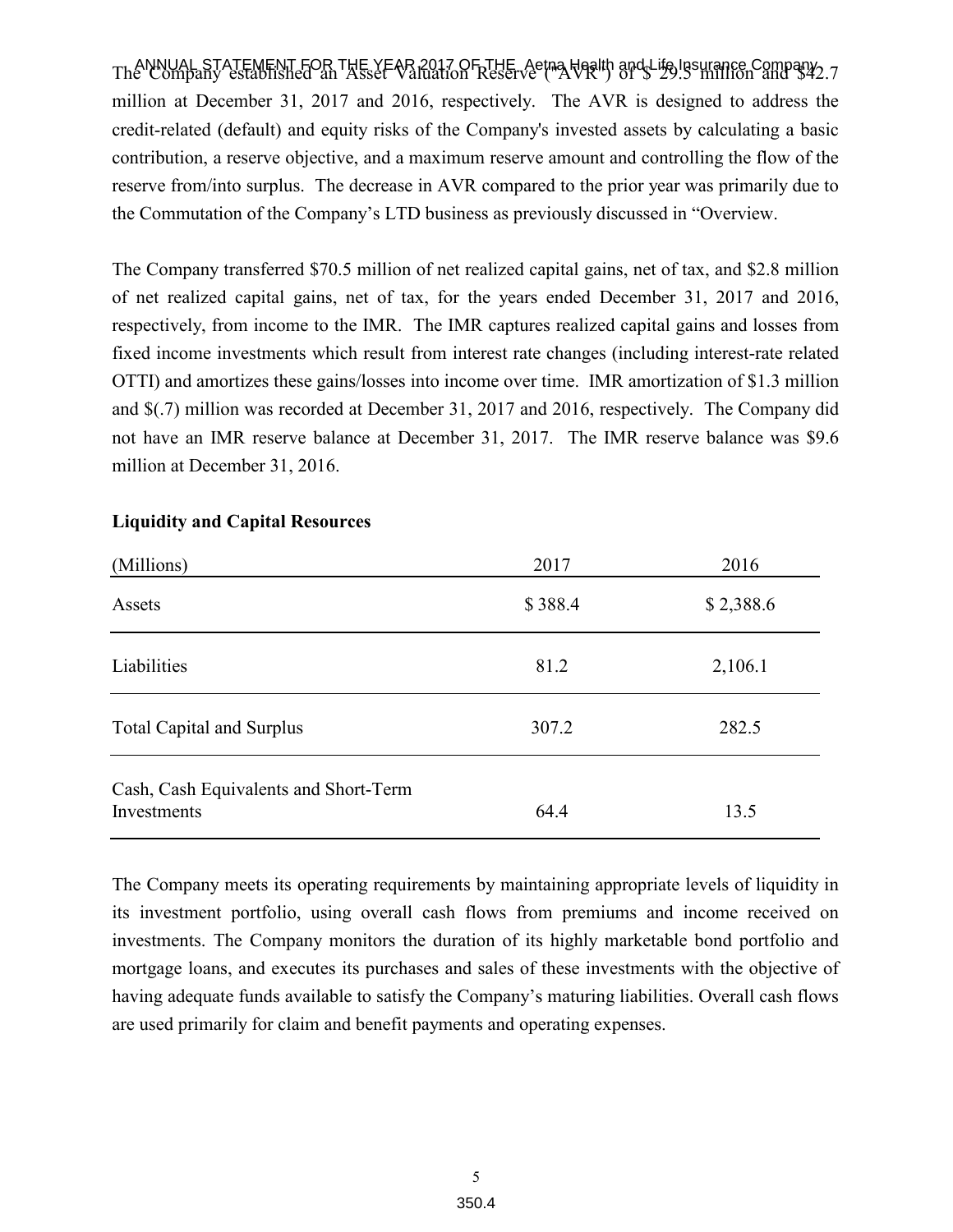ANNUAL STATEMENT FOR THE YEAR 2017 OF THE Aetna Health and Life Insurance Company The Company did not have mortgage pass-throughs at December 31, 2017. Mortgage passthrough of \$127.4 million included in the bond portfolio December 31, 2016 are collateralized by mortgage obligations on which the timely payment of principal and interest is primarily backed by specified government agencies. Such mortgage-backed securities, U.S. Treasury securities and public bonds in the Company's portfolio are highly marketable and thus can be used to enhance cash flow before maturity.

## *Dividends*

The maximum amount of dividends which can be paid by State of Connecticut insurance companies to stockholders without prior approval by the State of Connecticut Insurance Department is the lesser of either (i) when combined with all dividends made during the preceding 12 months, an amount equal to the greater of (a) ten percent of surplus at December 31 of the preceding year or (b) the net gain from operations of the preceding year; or (ii) an amount equal to the Company's earned surplus. Dividends are paid as determined by the Company's Board of Directors.

The Company paid dividends in 2017 to Aetna as follows:

 \$28,000,000 on August 15, 2017 – Ordinary \$375,000,000 on December 5, 2017 – Extraordinary

The Company paid dividends in 2015 to Aetna as follows:

\$33,400,000 on May 18, 2016 – Ordinary

# *Risk-Based Capital and Capital Management*

The Company had an authorized control level risk-based capital of \$18.2 million and had total adjusted capital of \$336.7 million at December 31, 2017, which is above the levels that would require regulatory action. The capital management decisions of the Company are made within established internal capital standards with the goals of maintaining acceptable regulatory capital levels and ratings.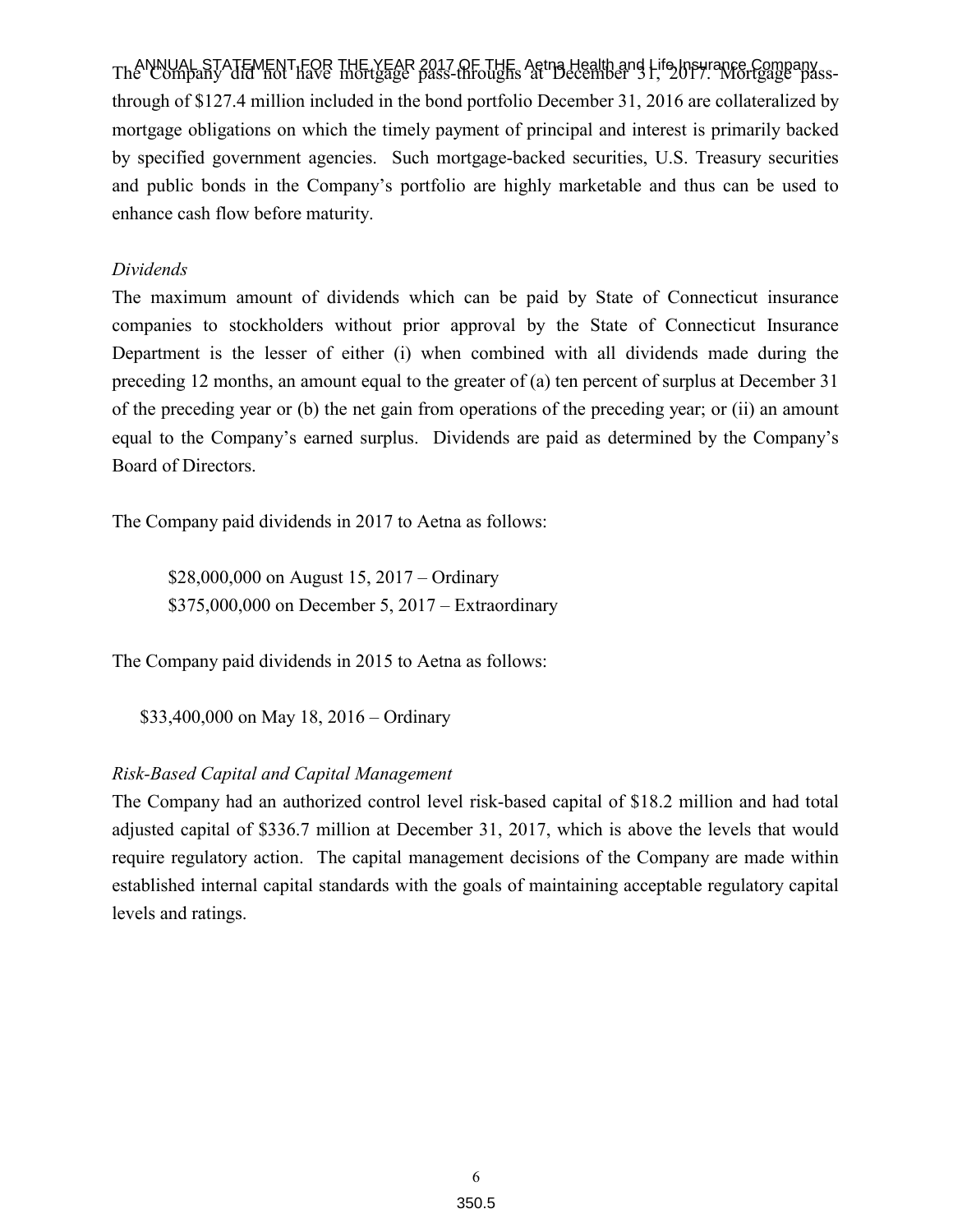| (Millions)                                                              | 2017      | 2016        |
|-------------------------------------------------------------------------|-----------|-------------|
| Cash, Cash Equivalents and Short-Term<br>Investments, Beginning of Year | S<br>13.5 | 31.1<br>\$. |
| Net Cash Provided by<br><b>Operating Activities</b>                     | (1,706.4) | 126.1       |
| Cash Provided by Investment<br>Proceeds                                 | 2,530.8   | 601.0       |
| Cash Applied for Acquiring<br>Investments                               | (396.5)   | (696.0)     |
| Cash Applied for<br>Financing and Miscellaneous Sources                 | (377.0)   | (48.7)      |
| Cash, Cash Equivalents and Short-Term<br>Investments, End of Year       | 644       | 3.5         |

ANNUAL STATEMENT FOR THE YEAR 2017 OF THE Aetna Health and Life Insurance Company **Statement of Cash Flow** 

The Company's cash requirements for 2017 were met by funds provided from the maturity and sale of investments as detailed in the Statement of Cash Flow in the Annual Statement on Page 5. The Company's cash requirements for and 2016 were met by funds provided from operations and from the maturity and sale of investments as detailed in the Statement of Cash Flow in the Annual Statement on Page 5.

### **Regulatory Environment**

### *General*

The Company's operations are subject to comprehensive regulation throughout the states in which it does business. The laws of these states establish supervisory agencies, including state health and insurance departments, with broad authority to grant licenses to transact business and regulate many aspects of the products and services offered by the Company, as well as its solvency and reserve adequacy. Many agencies also regulate the Company's investment activities on the basis of quality, diversification, and other quantitative criteria. The Company's operations and accounts are subject to examination at regular intervals by certain of these regulators.

### **Events Subsequent**

There were no known events subsequent to the close of the books or accounts of this statement that would have a material effect on the financial condition of the Company.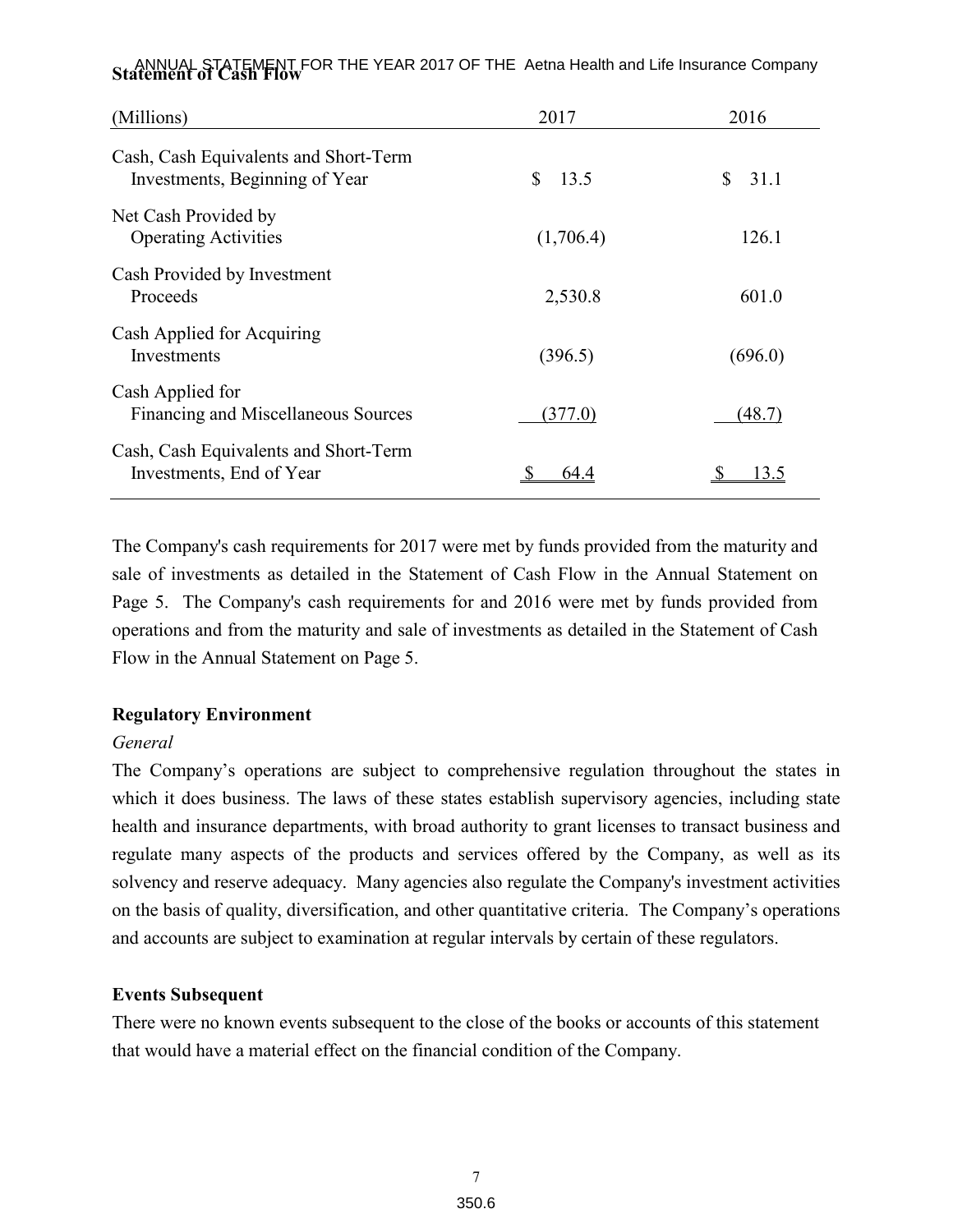### **Other Material Items**

# *Cash and Invested Assets*

As stated in "Investments" on page 3, the Company's investment strategies and portfolios are intended to match the duration of the related liabilities and provide sufficient cash flows to meet obligations while maintaining a competitive after-tax rate of return. Additionally, the Company manages interest risk by seeking to maintain a tight match between the durations of the Company's assets and liabilities where appropriate, while credit risk is managed by seeking to maintain high average quality ratings and diversified sector exposure within the bond portfolio. It should also be noted that the Company's investment decisions are made with the intention of staying within prescribed regulatory limits and guidelines for each investment category. The significant decrease is due primarily to the Commutation of the Company's LTD business as previously discussed in "Overview".

### *Investment Income Due and Accrued*

Decrease in investment income due and accrued from 2016 is primarily a result of the Commutation of the Company's LTD business as previously discussed in "Overview", as the invested assets decreased over the same time period.

#### *Uncollected Premiums and Agents' Balances in the Course of Collection*

The Company's uncollected premiums and agents' balances in the course of collection decreased from 2016 due to the Commutation of the Company's LTD business as previously discussed in "Overview", corresponding to decreased volume of active business when compared to 2016.

### *Aggregate Reserve for Accident and Health Contracts*

Decrease in aggregate reserve for accident and health contracts from 2016 to 2017 is primarily due to the Commutation of the Company's LTD business as previously discussed in "Overview".

#### *Interest Maintenance Reserve*

The interest maintenance reserve decreased in 2017 due to the Commutation of the Company's LTD business as previously discussed in "Overview".